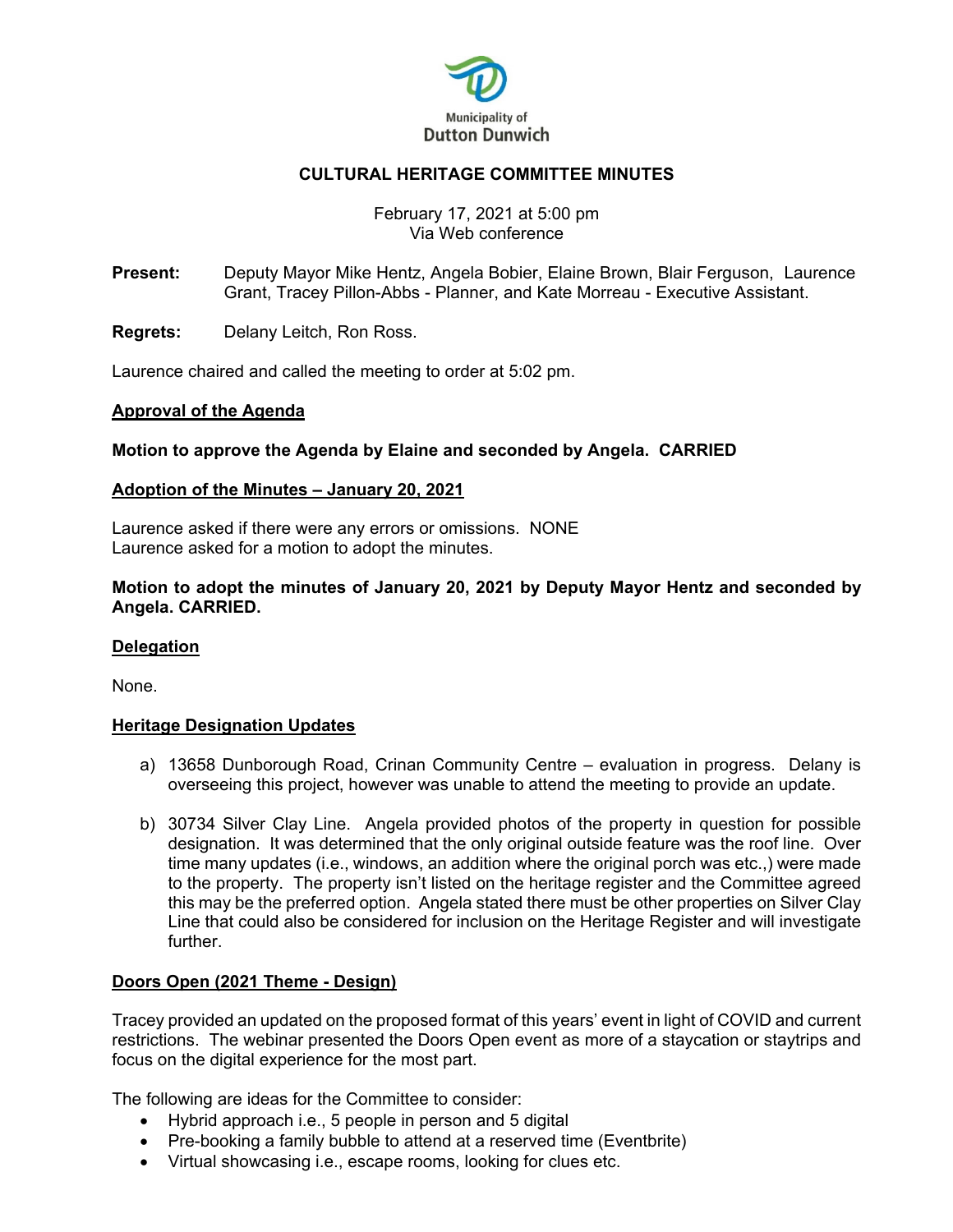- Internet, Social Media, Postcards
- Drones
- 3D software to create interactive little doll houses
- Update digital content seasonally

Tracey stated the message was to lower expectations from the past event and focus on the residents in the immediate community as opposed to people traveling from further away. However the benefits of digital marketing is the ability to reach an international audience.

The Doors Open received a large federal grant to sponsor the event and the website will be available to the Committee to populate content.

The Committee will focus on ideas etc., in preparation of the event and discuss further at the next meeting.

## **Ongoing Matters**

- Virtual Heritage Week 2021 Tracey stated now that the brochure is complete it will be shared digitally for this event. Tracey and Angela created a PowerPoint which will be uploaded to the Municipality's Heritage social media.
- Iona Park Naming Recommendation Lumley Park No meetings have taken place.
- Research for Hamlets Interpretive Signs The current manufactured signs are in storage and ready for a spring installation. Other local hamlets and site installation options were discussed. Hamlets include Wallacetown, Iona, Burwell's Corner, Duttona and Plum Point. Deputy Mayor Hentz confirmed the Campbelton interpretative sign is slated to be completed this year.
- Elgin County Cycling Trail Project Unfortunately Blair has been unable to reach Mike Baker at the time of this meeting. Deputy Mike Hentz will follow up with Mike on this proposed project.
- Protocols on Recycling Materials from Demolished Buildings Tracey reported that research continues. Deputy Mayor Hentz stated it would be beneficial if we could locate a recycling contact (for when a home is being demolished) so we can connect them to the homeowner. Blair confirmed he would investigate options and follow up at the next meeting.
- Port Talbot Bronze Federal Plaque Replacement A letter was received in December 2020 confirming this plaque will be replace this year.
- **•** Burwell Marker

Angela confirmed the Elgin Historical Society are not planning on replacing the Marker. It would be up to the Heritage Committee to pursue if they chose to. Deputy Mayor Hentz stated he would like to see an interpretive sign installed at this location this year. Content and site installation location was discussed.

• Dutton Dunwich Heritage Brochure Kate provided the final draft (AODA compliant) copy of the brochure to the Committee. The brochure will be available digitally at this time on the Town Website. In the future, hardcopies will also be made available at the Municipal office and brought to local events.